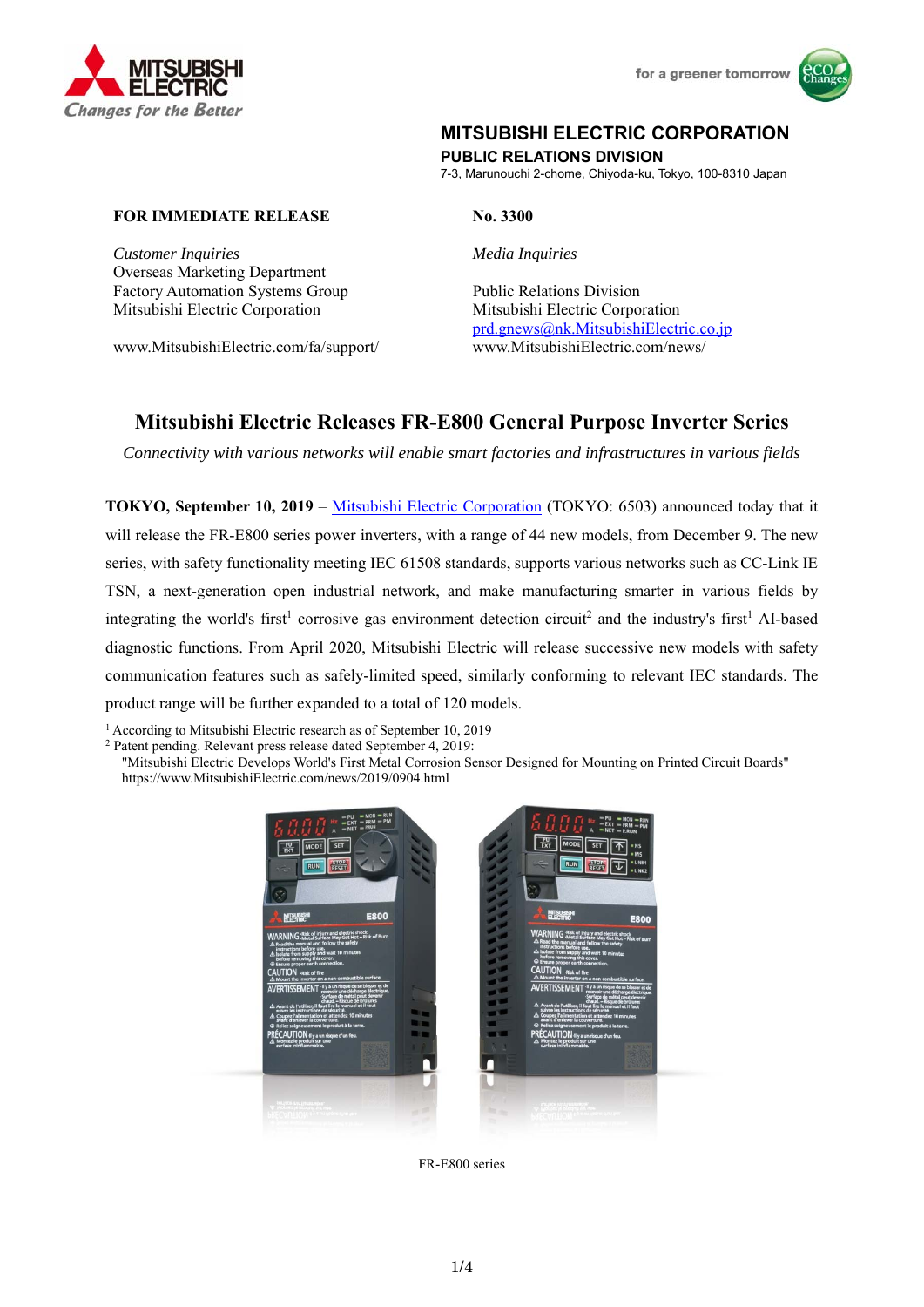### **Key Features**

#### *1) Various networks supported, enabling smart factories and facilities*

- Ethernet models and safety communication models support various open industrial networks such as CC-Link IE TSN, Ethernet/IP, and MODBUS/TCP. This will contribute to productivity improvement and energy saving at facilities including infrastructure such as air conditioning units and water treatment facilities.

#### *2) Downtime reduction owing to predictive maintenance and data analysis*

- Integrating the world's first corrosive gas environment detection circuit makes it possible to identify signs of inverter damage caused by hydrogen sulfide or other corrosive gases, reducing equipment downtime.
- Maisart<sup>®3</sup> is integrated in the inverter setup software FR Configurator2. The causes of downtime such as overcurrent caused by bursts of acceleration are analyzed using the industry's first AI-based diagnostic functions, helping to reduce such downtime.

 $\frac{3 \text{ M}}{1 \text{ s}}$  Mitsubishi Electric's AI creates the State-of-the-ART in technology  $\mathbb{C}$  M a i S a r L

#### *3) Safety functions to ensure safe operation of equipment (to be supported from April 2020)*

- The safety of operators is ensured by the incorporation of safety functions conforming to international standards.
- The motor speed is calculated based on the current value or other data without using speed detectors when the safely-limited speed function is used. This will contribute to reductions in the use of wiring and to cost savings.

#### **Development Completion Schedule**

| Specification         | Type                              | Price       | Development<br>completion | Sales target |
|-----------------------|-----------------------------------|-------------|---------------------------|--------------|
| Ethernet              | FR-E820-0.1KE to 7.5KE, 9 models  |             |                           | 850,000      |
| models                | FR-E840-0.4KE to 7.5KE, 7 models  |             |                           |              |
| $(22 \text{ models})$ | FR-E860-0.75KE to 7.5KE, 6 models | Contact our |                           | units        |
| Standard              | FR-E820-0.1K to 7.5K, 9 models    | customer    | December 9                | in FY 2021   |
| models                | FR-E840-0.4K to 7.5K, 7 models    | support     |                           |              |
| $(22 \text{ models})$ | FR-E860-0.75K to 7.5K, 6 models   |             |                           |              |

#### **Background**

At manufacturing sites, in air conditioning units and at water treatment facilities or similar, customers have new requirements in recent years: these include support for various networks and high-speed data communication, ensuring safe operation of the equipment, and enabling remote monitoring using smart phones and tablets.

Our new FR-E800 series inverters support various open industrial networks such as CC-Link IE TSN for highspeed data communication. With the FR-E800 series inverters, we will contribute to making work processes smarter in various fields. Our annual sales target for fiscal year 2021 is approximately 850,000 units.

#### **Other Key Features**

#### **—All models—**

- Improved environmental resistance enables use in environments with a surrounding air temperature from - 20 to  $+60$  degrees Celsius<sup>4</sup> and compliance with IEC 60721-3-3(3C2)<sup>5</sup>

<sup>4</sup> When the surrounding temperature is 50 degrees Celsius or higher, the current must not be more than the rated current specified for the temperature range.

 $\frac{1}{2}$  Nine types of corrosive gas such as sulfur dioxide.

- Our application for smart phones and tablets enables easy adjustment of inverter parameters and monitoring of inverters. Users can watch an online video to check how to use the product by scanning a QR code on the product or on the instruction manual.
- PLC functionality allows various operations by means of the inverter receiving signals from sensors. This function also allows cooperative operation by communication between multiple inverters.
- Compliance with standards such as UL, cUL, EC Directives (CE marking), Radio Waves Act (South Korea, KC marking), and Eurasian Conformity (EAC) has been certified.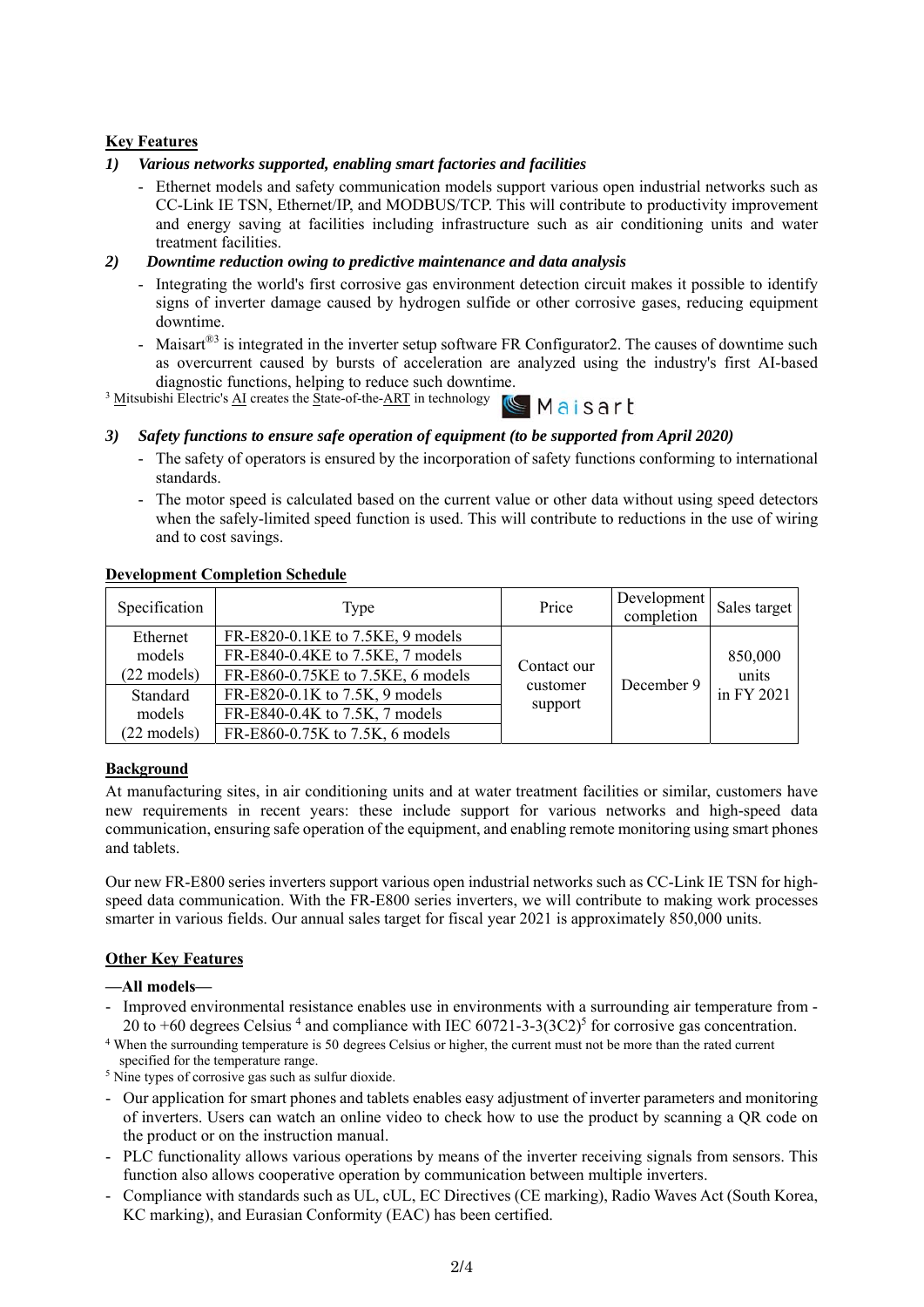#### **—Ethernet models and safety communication models—**

- Connection of inverters in series is supported with two Ethernet ports, eliminating the use of peripheral devices such as switching hubs to drive multiple inverters.

#### **—Safety communication models—**

- Safety communication models support the safety integrity level SIL3<sup>6</sup>, enabling various safety monitoring functions such those which safely limit speed.
- Inverters with the protection level of IP67<sup>7</sup> are available.<br><sup>6</sup> Safety integrity level specified in IEC 61508.
- 

7 Perfect protection against dust and water specified IEC 60529.

#### **Contribution to the Environment**

Driving or controlling motors using inverters contributes to a reduction in power consumption at manufacturing sites.

#### **About Maisart**

Maisart encompasses Mitsubishi Electric's proprietary artificial intelligence (AI) technology, including its compact AI, automated design deep-learning algorithm and extra-efficient smart-learning AI. Maisart is an abbreviation for "Mitsubishi Electric's AI creates the State-of-the-ART in technology." Under the corporate axiom "Original AI technology makes everything smart," the company is leveraging original AI technology and edge computing to make devices smarter and life more secure, intuitive and convenient.

*Ethernet is a registered trademark of Fuji Xerox Corporation. EtherNet/IP is a registered trademark of ODVA, Inc. MODBUS is a registered trademark of SCHNEIDER ELECTRIC USA, INC. QR Code is a registered trademark of DENSO WAVE INCORPORATED. CC-Link IE TSN is a registered trademark of CC-Link Partner Association. Maisart is a registered trademark of Mitsubishi Electric Corporation.* 

#### **List of Models and Major Functions**

|                                          |                                    |                                                                        |                                                                       | Safety level                |                                |                           |  |
|------------------------------------------|------------------------------------|------------------------------------------------------------------------|-----------------------------------------------------------------------|-----------------------------|--------------------------------|---------------------------|--|
| Specification                            | Model                              | Ethernet<br>communication<br>(Compatible<br>with multiple<br>networks) | Corrosive gas<br>detection<br>circuit <sup>8</sup> /<br>AI technology | SIL <sub>2</sub><br>$PLd^9$ | SIL <sub>3</sub><br>$P1e^{10}$ | Development<br>completion |  |
| Standard models<br>$(40 \text{ models})$ | FR-E820-0.1K to 7.5K<br>9 models   |                                                                        |                                                                       |                             |                                |                           |  |
|                                          | FR-E840-0.4K to 7.5K<br>7 models   |                                                                        |                                                                       |                             |                                | Dec.<br>$2019^{11}$       |  |
|                                          | FR-E860-0.75K to 7.5K<br>6 models  |                                                                        |                                                                       |                             |                                |                           |  |
|                                          | FR-E820S-0.1K to 2.2K<br>6 models  |                                                                        |                                                                       |                             |                                | Apr.                      |  |
|                                          | FR-E810W-0.1K to 0.75K<br>4 models |                                                                        |                                                                       |                             |                                | $2020^{11}$               |  |
|                                          | FR-E820-11K to 22K<br>4 models     |                                                                        |                                                                       |                             |                                | Dec.                      |  |
|                                          | FR-E840-11K to 22K<br>4 models     |                                                                        |                                                                       |                             |                                | $2020^{11}$               |  |